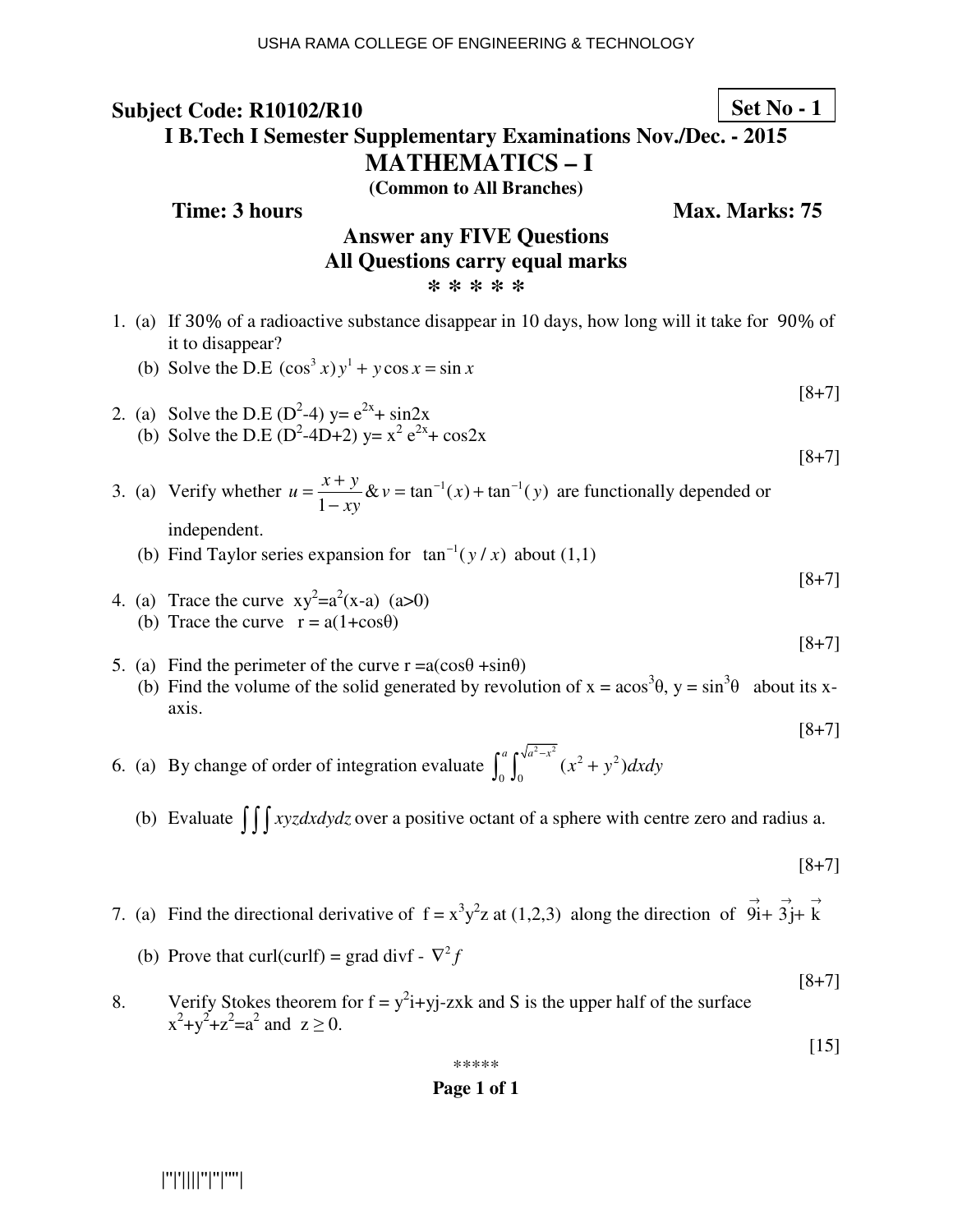# **Subject Code: R10102/R10**

# **Set No - 2**

# **I B.Tech I Semester Supplementary Examinations Nov./Dec. - 2015 MATHEMATICS – I**

**(Common to All Branches)**

**Time: 3 hours Max. Max. Marks: 75** 

# **Answer any FIVE Questions All Questions carry equal marks \* \* \* \* \***

- 1. (a) Solve the D.E  $xy^1-2y=xy^4$
- (b) Find the orthogonal trajectories of the system of curves 2  $\left(\frac{dy}{dx}\right)^2 = a/x$ *dx*  $\left(\frac{dy}{dx}\right)^2 =$
- 2. (a) Solve the D.E ( $D^2+3D+2$ )  $y = x^2 + e^{-x}$ (b) Solve the D.E  $(D^2-4D+3)$  y =  $e^x$  cos2x

[8+7]

[8+7]

[8+7]

[8+7]

[8+7]

- 3. (a) Find Taylor series expansion for  $e^{x+y}$  about (1,1) (b) Discuss the maxima or minima of  $sinx + siny + sin(x+y)$
- 4. (a) Trace the curve  $xy^2 = 4a^2(2a-x)$  (a>0) (b) Trace the curve  $r = a(1-\cos\theta)$
- 5. (a) Find the length of the arc of the curve  $x = a(\cos\theta + \sin\theta)$ ,  $y = a(\sin\theta \theta\cos\theta)$  from  $\theta = 0$  to any point on the curve.
	- (b) Find the volume of the solid generated by revolution of ellipse about its minor axis.

6. (a) By change of order of integration evaluate  $\int_{0}^{a} \int_{0}^{\sqrt{a^2-x^2}}$  $0\,$  J $0$  $\int_0^a \int_0^{\sqrt{a^2-x^2}} xy dx dy$ 

(b) Evaluate  $\iiint xy^2z dx dy dz$  over a positive octant of a sphere with centre zero and radius a.

[8+7]

- 7. (a) Find the directional derivative of  $f = x^2-2y^2+z=2$  at (1,-1,2) along the direction of  $i+3j+2k$ .
	- (b) Prove that  $grad(f.g) = f \times curl g + g \times curl f + (f.\nabla)g + (g.\nabla)f$
- 8. Verify Stokes theorem for  $f = (x^2-y^2)i+2xyj$  and C is the rectangle in the xy-plane bounded by  $x=0$ ,  $x=a$ ,  $y=0$ ,  $y=b$ .

[15]

[8+7]

#### \*\*\*\*\*

## **Page 1 of 1**

|''|'||||''|''|''''|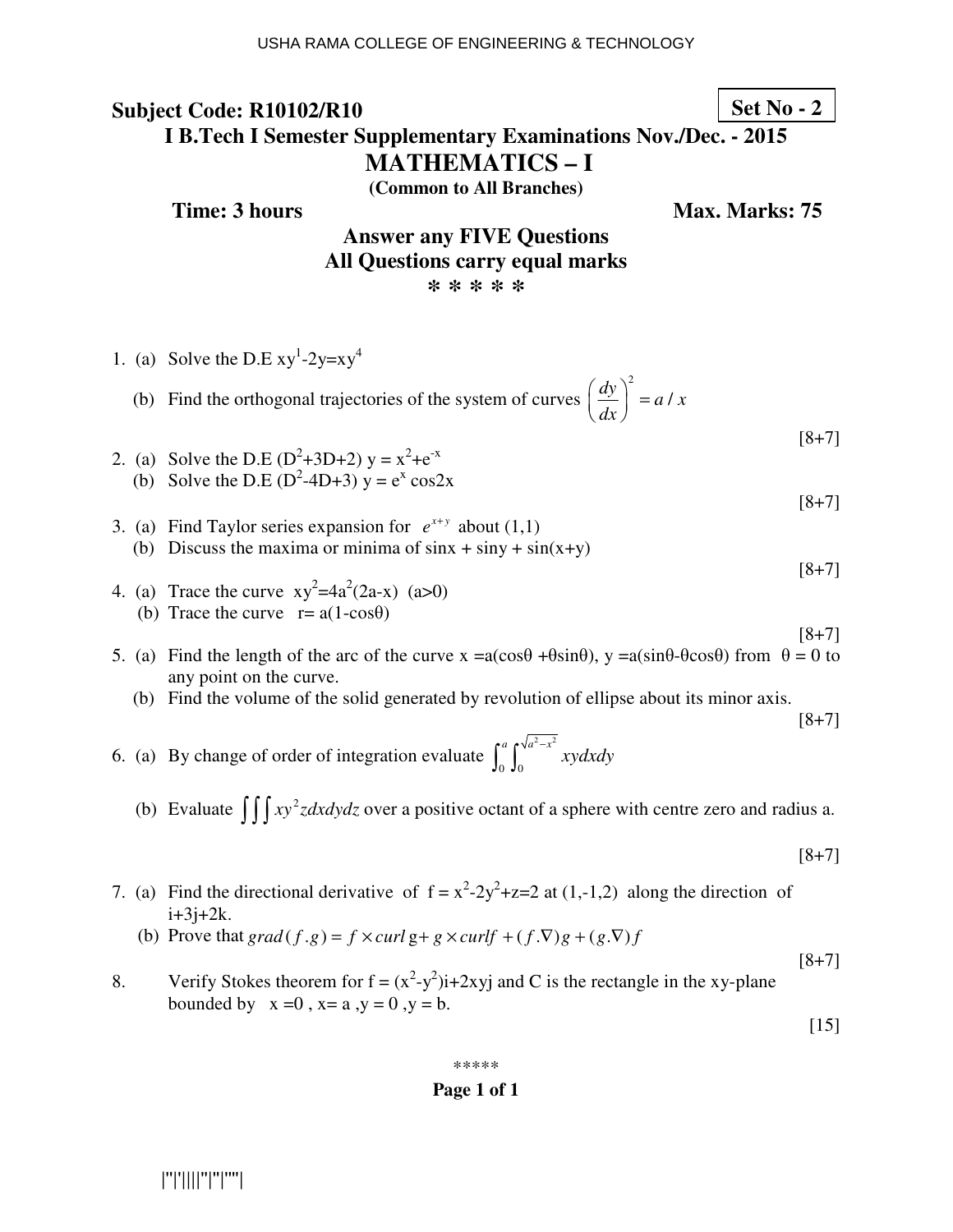# **Subject Code: R10102/R10**

**Set No - 3**

# **I B.Tech I Semester Supplementary Examinations Nov./Dec. - 2015 MATHEMATICS – I**

**(Common to All Branches)**

**Time: 3 hours Max. Max. Marks: 75** 

# **Answer any FIVE Questions All Questions carry equal marks \* \* \* \* \***

- 1. (a) Solve the D.E  $e^{y}dx + (xe^{y} + 2y)dy = 0$ .
- (b) If the temperature of air is  $20^{\circ}$ C and the temperature of the body drops from  $100^{\circ}$ C to  $80^{\circ}$ C in 10 minutes. What will be its temperature after 20 minutes. When will be the temperature 40<sup>°</sup> C
- [8+7] 2. (a) Solve the D.E  $(D^2-4D+4)y = e^{2x} + x^3$
- (b) Solve the D.E  $(D^2+1)$  y= xcosx
- 3. (a) Find the points on the surface  $z^2 = xy + 1$  nearest to origin (b) Prove that  $J.J^1 = 1$  for  $x = u(1-v)$ ,  $y = uv$
- 4. (a) Trace the curve  $x = a(\theta + \sin\theta)$ ,  $y = a(1-\cos\theta)$ (b) Trace the curve  $r = \text{asin}2\theta$

[8+7]

[8+7]

[8+7]

[8+7]

- 5. (a) Find the length of the arc of the curve  $y^3 = ax^2$  from (0,0) to (a/8,a/4) (b) Find the surface of the solid generated  $r^2 = a^2 \cos 2\theta$  about the initial line.
- 6. (a) By change of order of integration evaluate  $\int_0^1 \int_{x^2}^{2x}$  $\mathbf{0}$ *x*  $\int_0^1 \int_{x^2}^{2-x} xy dx dy$
- (b) Evaluate  $\int_{a}^{e} \int_{a}^{\log}$  $\int_0^e \int_0^{\log y} \int_0^{e^x} \log z dz dx dy$
- [8+7] 7. (a) Find the directional derivative of  $f = x^3y^2z^2 = 4$  at (-1,-1,2) along the direction of  $4i + 3j + 2k$ 
	- (b) Prove that curl(grad $\varphi$ ) = 0, where  $\varphi$  is a scalar point function
- [8+7] 8. Verify Green's theorem for  $f = (x^2+y^2)i-2xyj$  and C is the rectangle in the xy-plane bounded by  $x=0$ ,  $x=a$ ,  $y=0$ ,  $y=b$ .

[15]

\*\*\*\*\*

**Page 1 of 1**